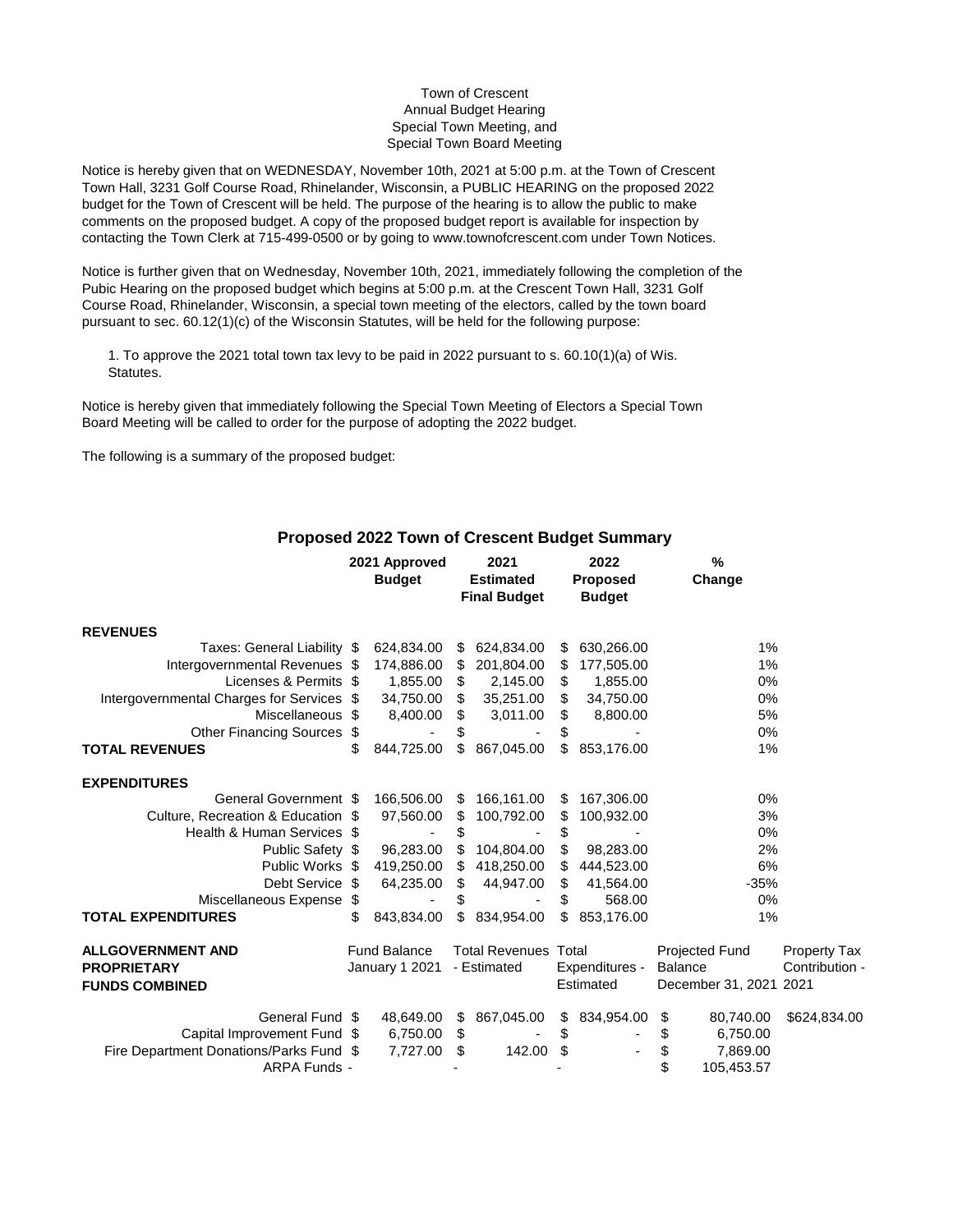|                                      | 2020          | 2021         | 2021            | 2021             | 2022         |  |
|--------------------------------------|---------------|--------------|-----------------|------------------|--------------|--|
|                                      | <b>Actual</b> | Approved     | As of 9-15-2021 | <b>Estimated</b> | Proposed     |  |
| <b>Town of Crescent Receipts</b>     |               |              |                 |                  |              |  |
| <b>Taxes/credits/Settlements</b>     |               |              |                 |                  |              |  |
| Dog License Fee/Dog License          | \$727.50      | \$0.00       |                 | \$0.00           | \$0.00       |  |
| <b>TAX LEVY</b>                      | \$619,198.00  | \$624,834.00 | \$624,834.00    | \$624,834.00     | \$630,266.00 |  |
| <b>Total Taxes</b>                   | \$619,925.50  | \$624,834.00 | \$624,834.00    | \$624,834.00     | \$630,266.00 |  |
|                                      |               |              |                 |                  |              |  |
| <b>Intergovernmental Revenues</b>    |               |              |                 |                  |              |  |
| <b>Personal Property Aid</b>         | \$962.00      | \$900.00     | \$962.00        | \$962.00         | \$900.00     |  |
| Payment in Lieu of Taxes - Jan       | \$2,450.00    | \$2,500.00   | \$2,423.00      | \$2,423.00       | \$2,500.00   |  |
| Forest Crop Lands aid from State     | \$0.00        | \$0.00       | \$750.00        | \$750.00         | \$0.00       |  |
| <b>State Shared Revenues</b>         | \$28,554.00   | \$28,551.00  | \$4,281.00      | \$28,551.00      | \$28,549.00  |  |
| 2% Fire Insurance Tax                | \$8,139.00    | \$8,000.00   | \$8,837.00      | \$8,837.00       | \$8,000.00   |  |
| DOR Property Tax Computer            | \$159.00      | \$100.00     | \$159.00        | \$159.00         | \$100.00     |  |
| <b>Transportation Aides</b>          | \$129,954.00  | \$129,954.00 | \$97,465.00     | \$129,954.00     | \$132,575.00 |  |
| Local Road Improve Grant             | \$0.00        | \$0.00       | \$0.00          | \$25,810.00      | \$0.00       |  |
| Recycling Grant Program              | \$4,330.00    | \$4,329.00   | \$4,325.00      | \$4,325.00       | \$4,329.00   |  |
| PILT (April)State                    | \$2.00        | \$2.00       | \$2.00          | \$2.00           | \$2.00       |  |
| In lieu Fed Forest Land              | \$1,141.00    | \$500.00     | \$0.00          | \$0.00           | \$500.00     |  |
| Severence/Yield/withdrawl taxes      | \$0.00        | \$0.00       | \$0.00          | \$0.00           | \$0.00       |  |
| Forest Crop MFL Taxes                | \$0.00        | \$0.00       | \$0.00          | \$0.00           | \$0.00       |  |
| Stumpage                             | \$25.00       | \$50.00      | \$31.00         | \$31.00          | \$50.00      |  |
| Grant rcvd for Fire Dept             | \$0.00        | \$0.00       | \$0.00          | \$0.00           | \$0.00       |  |
| <b>TOTAL INTERGOVERNMENTAL</b>       | \$175,716.00  | \$174,886.00 | \$119,235.00    | \$201,804.00     | \$177,505.00 |  |
| <b>Licenses &amp; Permits</b>        |               |              |                 |                  |              |  |
| <b>Business &amp; Occupational</b>   | \$1,410.00    | \$1,410.00   | \$1,295.00      | \$1,295.00       | \$1,410.00   |  |
| <b>Operator License</b>              | \$30.00       | \$30.00      | \$100.00        | \$100.00         | \$30.00      |  |
| <b>Fire Numbers</b>                  | \$458.00      | \$215.00     | \$420.00        | \$450.00         | \$215.00     |  |
| <b>Driveway Permits</b>              | \$90.00       | \$200.00     | \$285.00        | \$300.00         | \$200.00     |  |
| <b>TOTAL LICENSES &amp; PERMITS</b>  | \$1,988.00    | \$1,855.00   | \$2,100.00      | \$2,145.00       | \$1,855.00   |  |
| <b>Intergovernmental Charges for</b> |               |              |                 |                  |              |  |
| <b>Services</b>                      |               |              |                 |                  |              |  |
| Road Construction - Other            | \$0.00        | \$0.00       | \$0.00          | \$0.00           | \$0.00       |  |
| <b>Fire Service Harrison</b>         | \$11,350.00   | \$11,350.00  | \$11,350.00     | \$11,350.00      | \$11,350.00  |  |
| Fire Service Woodboro                | \$18,500.00   | \$18,500.00  | \$18,500.00     | \$18,500.00      | \$18,500.00  |  |
| 2% Fire Insurance Tax Woodboro       | \$2,243.00    | \$2,200.00   | \$2,454.00      | \$2,454.00       | \$2,200.00   |  |
| 2% Fire Insurance Tax Harrison       | \$1,633.00    | \$1,500.00   | \$1,747.00      | \$1,747.00       | \$1,500.00   |  |
| First Responder Service Harrison     | \$1,200.00    | \$1,200.00   | \$1,200.00      | \$1,200.00       | \$1,200.00   |  |
| <b>TOTAL INTERGOVERNMENTAL</b>       | \$34,926.00   | \$34,750.00  | \$35,251.00     | \$35,251.00      | \$34,750.00  |  |
| <b>CHARGES</b>                       |               |              |                 |                  |              |  |
| <b>Miscellaneous</b>                 |               |              |                 |                  |              |  |
| Sale of Highway Equipment            | \$4,021.00    | \$0.00       | \$0.00          | \$0.00           | \$8,000.00   |  |
| Interest Income                      | \$6,946.00    | \$8,100.00   | \$437.00        | \$500.00         | \$500.00     |  |
| Insurance recoveries                 | \$30.00       | \$0.00       | \$1,944.00      | \$1,944.00       | \$0.00       |  |
| <b>Town Hall Rental</b>              | \$291.00      | \$300.00     | \$402.00        | \$450.00         | \$300.00     |  |
| <b>Fire Department</b>               | \$32.00       | \$0.00       | \$117.00        | \$117.00         | \$0.00       |  |
| Miscellaneous/Other Town Income      | \$60.00       | \$0.00       | \$10.00         | \$0.00           | \$0.00       |  |
| Refund Overage Tax                   | \$77.63       | \$0.00       | \$32.90         | \$0.00           | \$0.00       |  |
| Sale of Recyclable Material          | \$0.00        | \$0.00       |                 | \$0.00           | \$0.00       |  |
| <b>TOTAL MISCELLANEOUS</b>           | \$11,457.63   | \$8,400.00   | \$2,942.90      | \$3,011.00       | \$8,800.00   |  |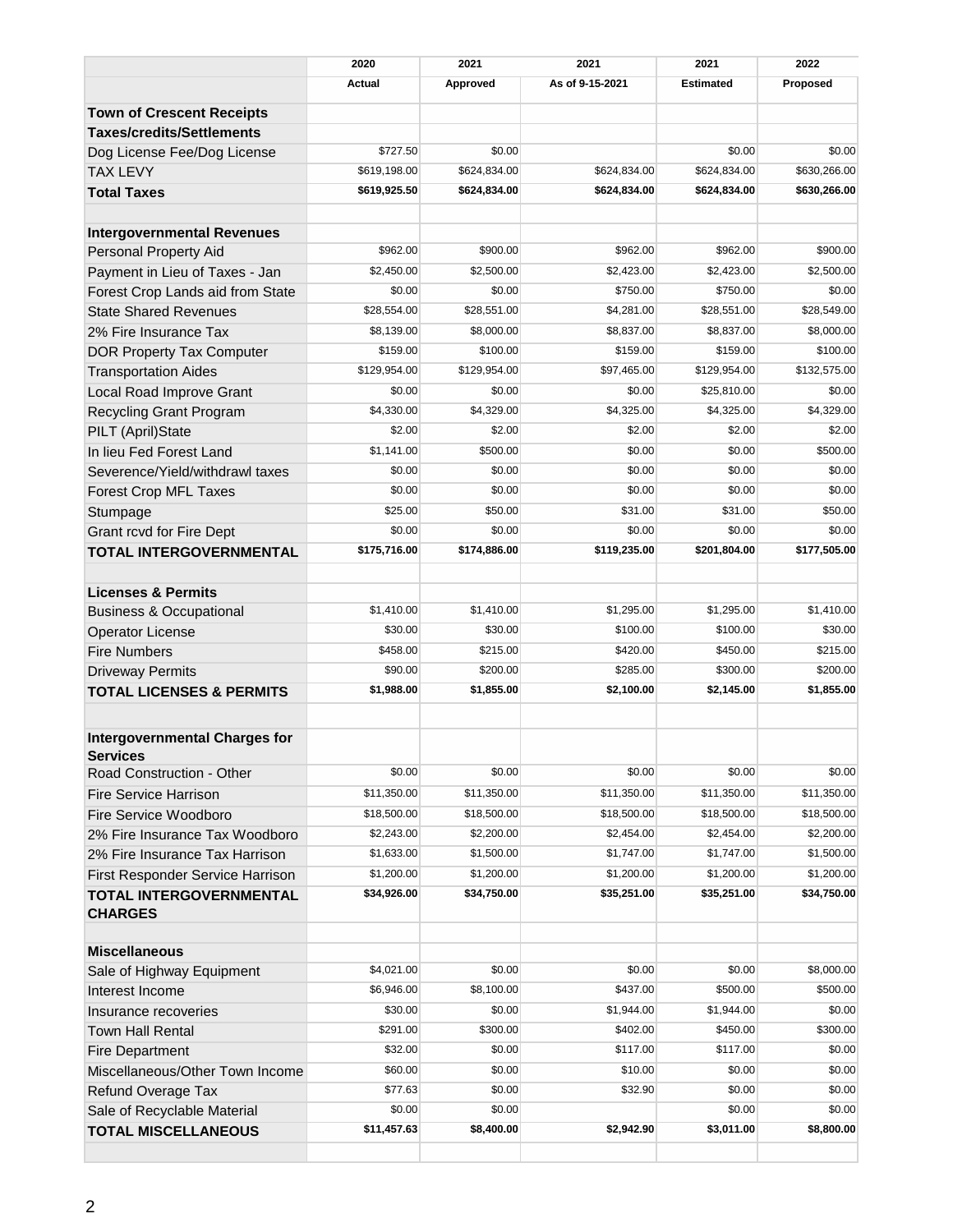| <b>Public Charges</b>                      |              |               |                      |                |               |
|--------------------------------------------|--------------|---------------|----------------------|----------------|---------------|
| Fire Service Charged to Accident           | \$0.00       | \$0.00        | \$0.00               | \$0.00         | \$0.00        |
| <b>TOTAL PUBLIC CHARGES</b>                | \$0.00       | \$0.00        | \$0.00               | \$0.00         | \$0.00        |
|                                            |              |               |                      |                |               |
| <b>TOTAL RECEIPTS</b>                      | \$844,013.13 | \$844,725.00  | \$784,362.90         | \$867,045.00   | \$853,176.00  |
|                                            |              |               |                      |                |               |
|                                            |              |               |                      |                |               |
|                                            |              |               |                      |                |               |
| <b>TOWN OF CRESCENT</b><br><b>EXPENSES</b> | 2020 Actual  | 2021 Approved | 2020 As of 10/1/2020 | 2021 Estimated | 2022 Proposed |
| <b>General Government</b>                  |              |               |                      |                |               |
| <b>Town Board</b>                          |              |               |                      |                |               |
| Town Chairman                              | \$12,075.00  | \$12,075.00   | \$10,062.00          | \$12,075.00    | \$12,075.00   |
| Town Supervisor 1                          | \$6,125.00   | \$7,350.00    | \$6,125.00           | \$7,350.00     | \$7,350.00    |
| Town Supervisor 2                          | \$7,350.00   | \$7,350.00    | \$5,513.00           | \$7,350.00     | \$7,350.00    |
| Town Share of FICA & Medicare              | \$2,012.00   | \$2,010.00    | \$1,614.00           | \$2,010.00     | \$2,010.00    |
| <b>WTA Dues</b>                            | \$1,180.00   | \$1,130.00    | \$1,180.00           | \$1,180.00     | \$1,130.00    |
| <b>Board Expense</b>                       | \$4,543.00   | \$5,500.00    | \$4,708.00           | \$5,500.00     | \$4,060.00    |
| <b>Town Plan Commission</b>                | \$0.00       | \$0.00        | \$0.00               | \$0.00         | \$1,440.00    |
| <b>Total Town Board</b>                    | \$33,285.00  | \$35,415.00   | \$29,202.00          | \$35,465.00    | \$35,415.00   |
|                                            |              |               |                      |                |               |
| <b>Clerk</b>                               |              |               |                      |                |               |
| <b>Clerk Salary</b>                        | \$25,200.00  | \$25,200.00   | \$21,000.00          | \$25,200.00    | \$25,200.00   |
| Clerk Town Share of FICA &                 | \$1,930.00   | \$1,930.00    | \$1,606.00           | \$1,930.00     | \$1,930.00    |
| <b>Clerk - Wisconsin Retirement</b>        | \$1,701.00   | \$1,701.00    | \$1,701.00           | \$1,701.00     | \$1,701.00    |
| <b>Clerk Expenses</b>                      | \$4,343.00   | \$4,800.00    | \$3,727.00           | \$4,800.00     | \$4,800.00    |
| <b>Total Clerk</b>                         | \$33,174.00  | \$33,631.00   | \$28,034.00          | \$33,631.00    | \$33,631.00   |
|                                            |              |               |                      |                |               |
| <b>Treasurer</b>                           |              |               |                      |                |               |
| <b>Treasurer Salary</b>                    | \$14,700.00  | \$14,700.00   | \$12,250.00          | \$14,700.00    | \$14,700.00   |
| Treasurer Town Share of FICA &<br>Medicare | \$1,238.00   | \$1,124.00    | \$1,013.00           | \$1,124.00     | \$1,124.00    |
| Treasurer - Wisconsin Retirement<br>System | \$993.00     | \$993.00      | \$993.00             | \$993.00       | \$993.00      |
| <b>Treasurer Expenses</b>                  | \$1,981.00   | \$2,700.00    | \$3,057.00           | \$2,700.00     | \$2,700.00    |
| Total Treasurer                            | \$18,912.00  | \$19,517.00   | \$17,313.00          | \$19,517.00    | \$19,517.00   |
|                                            |              |               |                      |                |               |
| <b>Elections</b>                           |              |               |                      |                |               |
| <b>Elections Supplies</b>                  | \$3,184.00   | \$2,600.00    | \$2,913.00           | \$2,913.00     | \$3,000.00    |
| <b>Election Workers</b>                    | \$4,294.00   | \$2,600.00    | \$1,892.00           | \$1,892.00     | \$3,000.00    |
| <b>WEC Cares Grant</b>                     | \$0.00       | \$0.00        | \$0.00               | \$0.00         | \$0.00        |
| <b>Total Elections</b>                     | \$7,478.00   | \$5,200.00    | \$4,805.00           | \$4,805.00     | \$6,000.00    |
| <b>Assessor</b>                            |              |               |                      |                |               |
| Assessor Fee                               | \$16,500.00  | \$16,500.00   | \$13,750.00          | \$16,500.00    | \$16,500.00   |
| <b>Total Assessor Fee</b>                  | \$16,500.00  | \$16,500.00   | \$13,750.00          | \$16,500.00    | \$16,500.00   |
|                                            |              |               |                      |                |               |
| <b>Legal Fees</b>                          |              |               |                      |                |               |
| Lawyer Fees                                | \$0.00       | \$0.00        | \$0.00               | \$0.00         | \$0.00        |
| <b>Total Legal Fees</b>                    | \$0.00       | \$0.00        | \$0.00               | \$0.00         | \$0.00        |
|                                            |              |               |                      |                |               |
| <b>Town Hall Expense</b>                   |              |               |                      |                |               |
| Town Hall Employee                         | \$1,200.00   | \$1,200.00    | \$1,000.00           | \$1,200.00     | \$1,200.00    |
| <b>Town Hall Expense</b>                   | \$11,429.00  | \$12,000.00   | \$11,109.00          | \$12,000.00    | \$12,000.00   |
| <b>Total Town Hall</b>                     | \$12,629.00  | \$13,200.00   | \$12,109.00          | \$13,200.00    | \$13,200.00   |
|                                            |              |               |                      |                |               |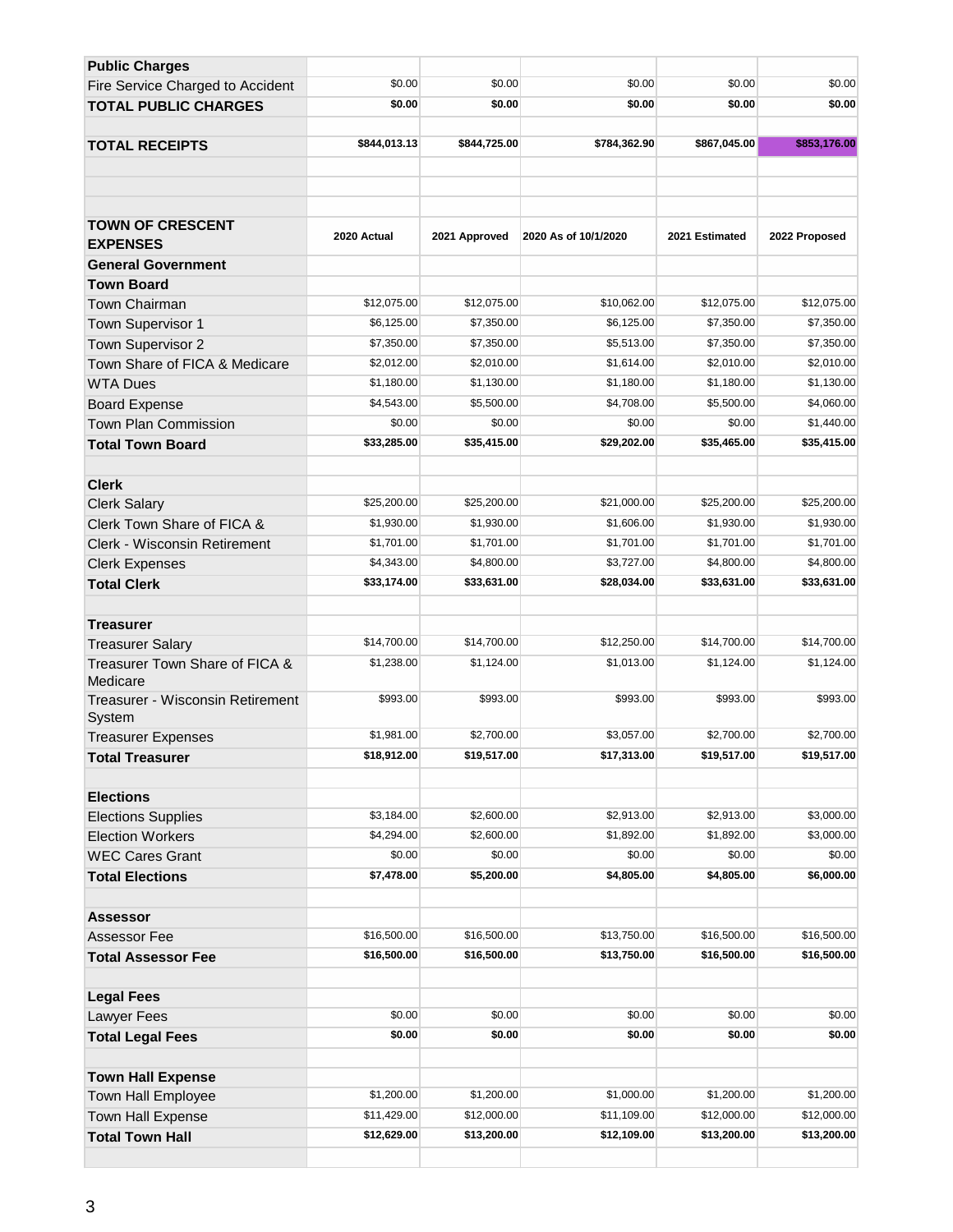| <b>Office Equipment/WebSite</b>            |              |              |              |              |              |
|--------------------------------------------|--------------|--------------|--------------|--------------|--------------|
| Office Equipment/WebSite                   | \$956.00     | \$1,500.00   | \$1,423.00   | \$1,500.00   | \$1,500.00   |
| <b>Total</b>                               | \$956.00     | \$1,500.00   | \$1,423.00   | \$1,500.00   | \$1,500.00   |
|                                            |              |              |              |              |              |
| <b>Other General Government</b>            |              |              |              |              |              |
| <b>Workmens Comp</b>                       | \$12,898.00  | \$16,746.00  | \$8,532.00   | \$16,746.00  | \$16,746.00  |
| <b>Town Insurance</b>                      | \$26,124.00  | \$24,797.00  | \$19,707.00  | \$24,797.00  | \$24,797.00  |
| <b>Capital Outlay</b>                      | \$0.00       | \$0.00       |              |              | \$0.00       |
| <b>Total Other General Govt</b>            | \$39,022.00  | \$41,543.00  | \$28,239.00  | \$41,543.00  | \$41,543.00  |
|                                            |              |              |              |              |              |
| <b>Total General Government</b>            | \$161,956.00 | \$166,506.00 | \$134,875.00 | \$166,161.00 | \$167,306.00 |
| <b>Public Safety</b>                       |              |              |              |              |              |
| 2% Fire Insurance Expenses                 | \$4,724.00   | \$11,500.00  | \$19,906.00  | \$19,906.00  | \$11,500.00  |
| CAPITAL IMPROVEMENT FUND                   | \$36,007.00  | \$34,783.00  | \$34,783.00  | \$34,783.00  | \$34,783.00  |
| <b>Fire Department</b>                     | \$83,808.00  | \$40,400.00  | \$38,679.00  | \$40,400.00  | \$42,400.00  |
| <b>FICA &amp; Medicare Fire</b>            | \$890.00     | \$400.00     | \$515.00     | \$515.00     | \$400.00     |
| <b>First Responders</b>                    | \$6,768.00   | \$9,200.00   | \$1,822.00   | \$9,200.00   | \$9,200.00   |
| <b>TOTAL PUBLIC SAFETY</b>                 | \$132,197.00 | \$96,283.00  | \$95,705.00  | \$104,804.00 | \$98,283.00  |
| <b>Health &amp; Human Services</b>         |              |              |              |              |              |
| <b>Animal Control</b>                      | \$0.00       | \$0.00       | \$0.00       | \$0.00       | \$0.00       |
| <b>TOTAL HEALTH &amp; HUMAN</b>            | \$0.00       | \$0.00       | \$0.00       | \$0.00       | \$0.00       |
| <b>Culture, Recreation &amp; Education</b> |              |              |              |              |              |
| Library Representative Expense             | \$840.00     | \$840.00     | \$700.00     | \$700.00     | \$840.00     |
| Library                                    | \$92,144.00  | \$96,720.00  | 96250        | \$100,092.00 | \$100,092.00 |
| <b>Total Culture, Recreation</b>           | \$92,984.00  | \$97,560.00  | \$96,950.00  | \$100,792.00 | \$100,932.00 |
|                                            |              |              |              |              |              |
| <b>Public Works</b>                        |              |              |              |              |              |
| Capital Improvement Fund                   | \$36,961.00  | \$0.00       |              | \$0.00       | \$22,671.00  |
| Salaries Highway Employee                  | \$114,125.00 | \$114,188.00 | \$74,616.00  | \$114,188.00 | \$117,613.00 |
| <b>Town Shop</b>                           | \$29,287.00  | \$26,000.00  | \$20,879.00  | \$26,000.00  | \$26,000.00  |
| Town Share of FICA & Medicare              | \$8,734.00   | \$8,462.00   | \$6,332.00   | \$8,462.00   | \$8,462.00   |
| <b>Wisconsin Retirement System</b>         | \$8,369.00   | \$7,467.00   | \$7,467.00   | \$7,467.00   | \$7,644.00   |
| Maintenance                                | \$25,766.00  | \$38,500.00  | \$26,000.00  | \$38,500.00  | \$38,500.00  |
| <b>Capital Outlay</b>                      | \$200,054.00 | \$221,065.00 | \$181,668.00 | \$221,065.00 | \$201,777.00 |
| <b>Street Lighting</b>                     | \$2,232.00   | \$2,568.00   | \$1,925.00   | \$2,568.00   | \$2,568.00   |
| <b>Community Development Fund</b>          | \$0.00       | \$0.00       | \$0.00       | \$0.00       | \$19,288.00  |
| <b>Recycling Expenses</b>                  | \$0.00       | \$1,000.00   | \$0.00       | \$0.00       | \$0.00       |
| <b>TOTAL PUBLIC WORKS</b>                  | \$425,528.00 | \$419,250.00 | \$318,887.00 | \$418,250.00 | \$444,523.00 |
| <b>Debt Service</b>                        |              |              |              |              |              |
| Highway truck Loan Principal               | \$42,192.00  | \$44,400.00  | \$36,211.00  | \$43,568.00  | \$21,729.00  |
| Highway Truck Loan Interest                | \$2,754.00   | \$547.00     | \$1,243.00   | \$1,379.00   | \$547.00     |
| Highway Interest - Roads                   | \$3,605.00   | \$3,916.00   | \$2,497.00   |              | \$3,916.00   |
| Highway Principal - Roads                  | \$15,681.00  | \$15,372.00  | \$11,967.00  |              | \$15,372.00  |
| <b>TOTAL DEBT SERVICE</b>                  | \$64,232.00  | \$64,235.00  | \$51,918.00  | \$44,947.00  | \$41,564.00  |
| <b>Miscellaneous</b>                       |              |              |              |              |              |
| Miscellaneous Expense                      | \$0.00       | \$0.00       | \$0.00       |              | \$0.00       |
| Contingency                                | \$0.00       | \$891.00     | \$0.00       |              | \$568.00     |
| Town Plan Commission                       | \$0.00       | \$0.00       |              |              | \$0.00       |
| <b>TOTAL MISCELLANEOUS</b>                 | \$0.00       | \$891.00     | \$0.00       | \$0.00       | \$568.00     |
|                                            |              |              |              |              |              |